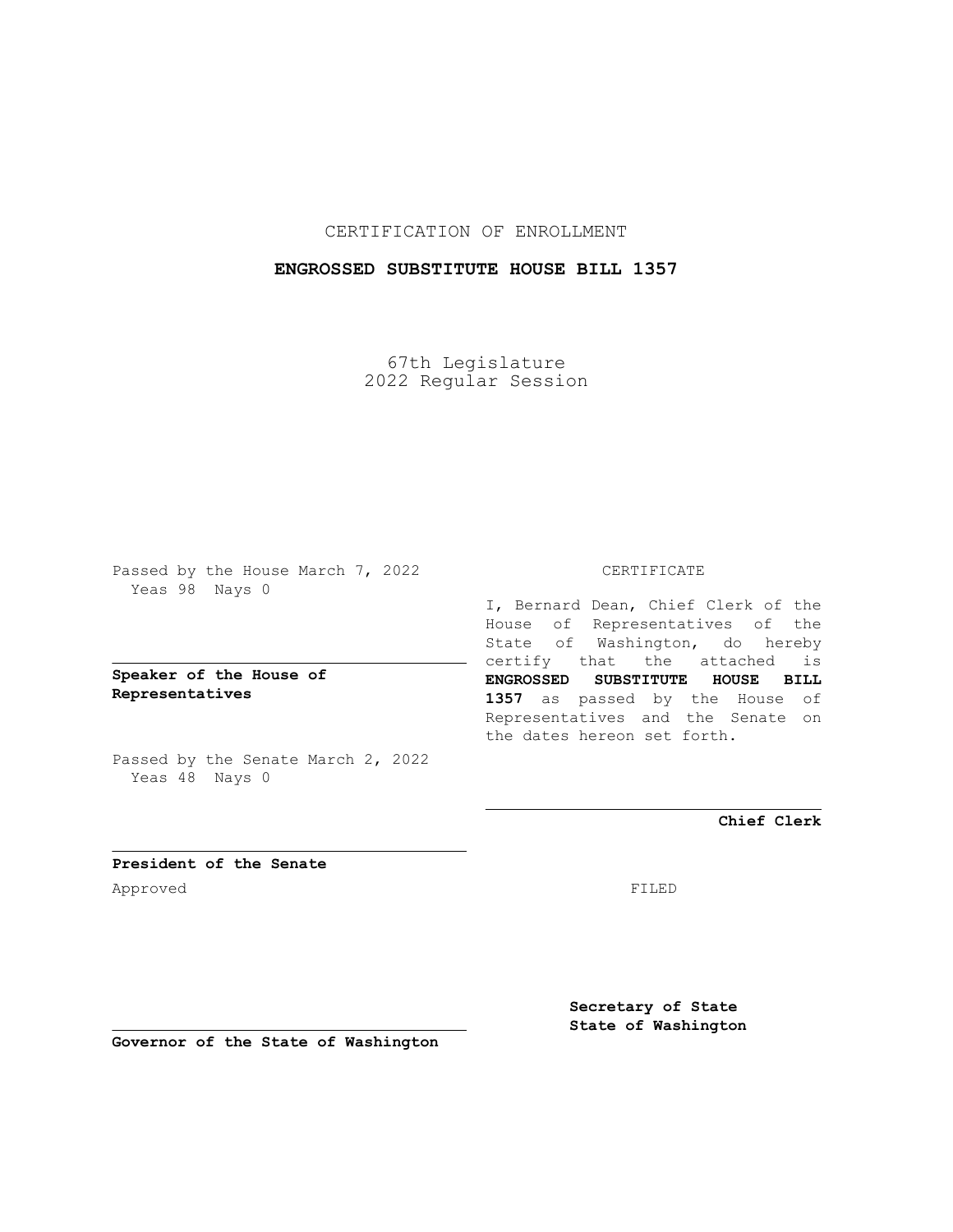## **ENGROSSED SUBSTITUTE HOUSE BILL 1357**

AS AMENDED BY THE SENATE

Passed Legislature - 2022 Regular Session

## **State of Washington 67th Legislature 2021 Regular Session**

By House State Government & Tribal Relations (originally sponsored by Representatives Mosbrucker, Gregerson, Chase, and Berry)

READ FIRST TIME 02/15/21.

 AN ACT Relating to voters' pamphlets for overseas and service voters; amending RCW 29A.32.260; and creating new sections.

BE IT ENACTED BY THE LEGISLATURE OF THE STATE OF WASHINGTON:

 NEW SECTION. **Sec. 1.** The legislature finds that service and overseas voters have the right to vote for their elected officials. To effectuate this right, service and overseas voters must have access to the same ballot materials as voters present in the state with sufficient time to thoughtfully consider candidates and issues before casting a ballot. Accordingly, the legislature intends to ensure that voters' pamphlets are available to service and overseas voters at the same time as the ballot.

 **Sec. 2.** RCW 29A.32.260 and 2011 c 10 s 30 are each amended to 13 read as follows:

 As soon as practicable before the primary, special election, or 15 general election, the county auditor, or if applicable, the city clerk of a first-class or code city, as appropriate, shall mail the local voters' pamphlet to every residence in each jurisdiction that has included information in the pamphlet. The county auditor or city clerk, as appropriate, may choose to mail the pamphlet to each registered voter in each jurisdiction that has included information

p. 1 ESHB 1357.PL